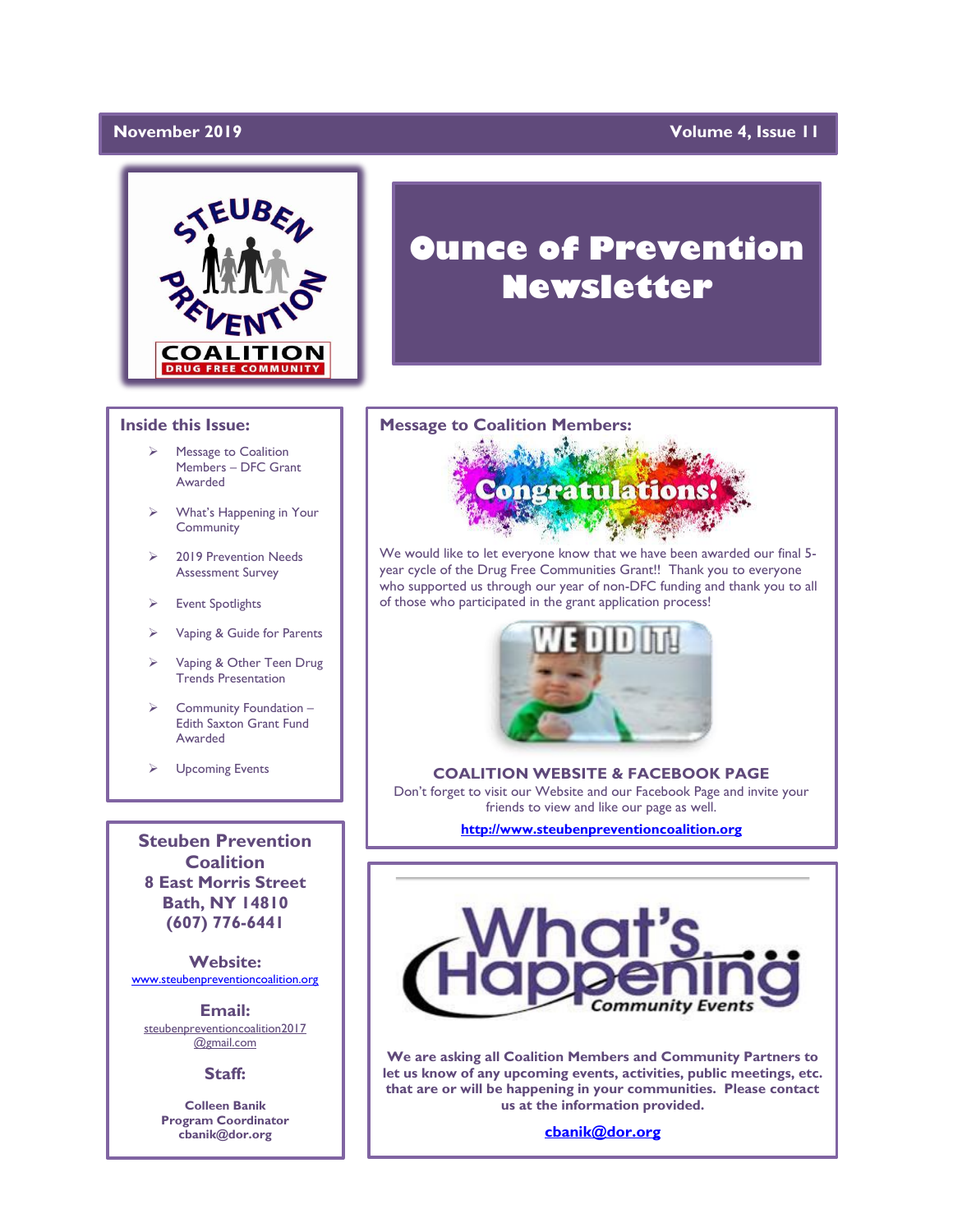### **November 2019 Page 2 Page 2 Volume 4, Issue 11**

# **2019 Prevention Needs Assessment Survey**



The Steuben Prevention Coalition administered the 2019 Prevention Needs Assessment Survey in Steuben County with a potential 100% participation rate in all 13 school districts.

"By participating in this survey, the benefits to the school districts are numerous. Several school districts have been awarded grant funding over the past several years using the student data to help address student needs. School Districts across our state and the nation have seen reductions in problem behaviors after using the survey results to better target the needs of the students" said Joe Rumsey, Superintendent of Bath Haverling School District and Chairman of the SPC Steering Committee.

The goal of the SPC is to address as many of these student issues as possible along with prevention partners to make progress in improving student academic achievement, promote protective factors that reduce the risk of substance abuse and reduce factors that increase the risk of substance abuse among our youth.



### **Event Spotlights**

During National Red Ribbon Week, Lisa Oliver of Hornell Concern for Youth, Inc. organized a Candlelight Vigil bringing awareness to the impact of substance abuse on individuals, family members and communities which was held on October 29, 2019 in Hornell, NY

We offer a special thank you to Lisa Oliver for your dedication and organization of this very important event!



The Coalition participated in the Wayland-Cohocton Middle School Health Fair on October 19, 2019. We had the opportunity to serve over 100 youth and adults during this event. The Coalition provided Prevention Bingo as their activity. Thank you to the Kristina Loop and the Wayland-Cohocton Staff for the invitation and a fantastic event.



During October the Coalition also participated in the Opioid Forum sponsored by the Bethesda Foundation and the Steuben County Medical Society, Inc. on October 23, 2019 at the Main Place in Hornell, NY. This discussion was led by Dr. Michael Mendoza of Highland Family Medicine and Monroe County Public Health. Dr. Mendoza was a very informative and engaging speaker which led to very significant discussion surrounding the opioid crisis in our area. If you have an opportunity to listen to Dr. Mendoza speak on the subject, the Coalition highly recommends that you take advantage of it.

> **EVERY DAY, 115 AMERICANS DIE AFTER OVERDOSING ON OPIOIDS.**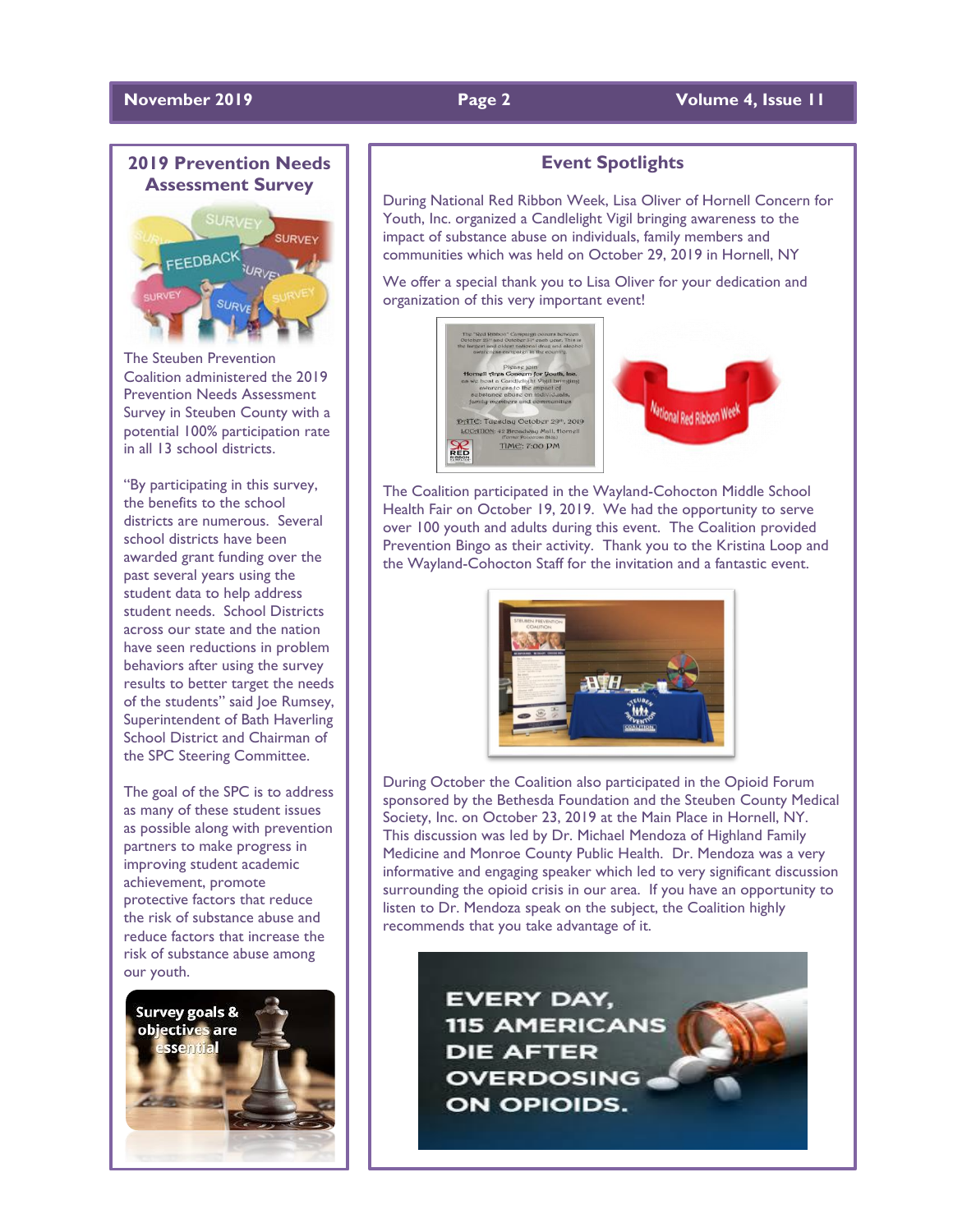#### **November 2019 Page 3** Volume 4, Issue 11

### **Vaping and Other Teen Drug Trends**



Vaping and Other Teen Drug Trends – Presented by Michael DeLeon from Steered Straight, Inc.

| Date:     | November 20, 2019                                      |
|-----------|--------------------------------------------------------|
| Time:     | $1:00 - 2:30$ p.m.                                     |
| Location: | <b>Bath-Haverling High</b><br><b>School Auditorium</b> |
| Cost:     | \$25 per person                                        |

Alfred State College's Center for Community Education and Training, the Steuben Prevention Coalition and Bath-Haverling High School have teamed up to bring the "Steered Straight" program to the Southern Tier! We are in one of the worst public social health crisis' America has ever seen with vaping/JUULing and marijuana legalization. This presentation will tell us what educators and parents need to know about these new trends. The threats to youth have changed, and the terminology you thought you understood needs new understanding. What are the conversations you need to have with your students or children? Where does connection fit in with this digital world?

You can email ccet@alfredstate.edu to register or use the following link to register online:

[https://banner.alfredstate.edu/pls/prod/zwsk](https://banner.alfredstate.edu/pls/prod/zwskcenc.P_SelectCourse) [cenc.P\\_SelectCourse](https://banner.alfredstate.edu/pls/prod/zwskcenc.P_SelectCourse)



#### **Study Shows Flavors Entice Teens to Try—and Stick With—Vaping**

*Partnership for Drug Free Kids* October 24, 2019

Teens who first try flavored e-cigarettes, cigar or smokeless tobacco are much more likely to still be using that product a year later, compared with those who try a non-flavored product, a [new study](https://jamanetwork.com/journals/jamanetworkopen/fullarticle/2753396) finds.

Researchers found twice as many teens and young adults who first try a flavored ecigarette are still vaping one year later, compared with those who first try a tobacco-flavored e-cigarette, [HealthDay](https://consumer.healthday.com/cancer-information-5/electronic-cigarettes-970/flavors-draw-young-people-to-lifetime-habit-of-vaping-study-shows-751498.html) reports.

"Children and youth prefer sweet flavors. We know that flavors increase appeal to young or inexperienced users," said lead researcher Andrea Villanti of the University of Vermont's Center on Behavior and Health. "Something that tastes like candy is more palatable to a young person than tobacco flavor on its own."

To read more click on the link below:

[https://drugfree.org/learn/drug-and-alcohol-news/study-shows-flavors-entice-teens](https://drugfree.org/learn/drug-and-alcohol-news/study-shows-flavors-entice-teens-to-try-and-stick-with-vaping/?utm_source=pns&utm_medium=email&utm_campaign=study-shows-flavors-entice-teens-to-try-and-stick-with-vaping)[to-try-and-stick-with-](https://drugfree.org/learn/drug-and-alcohol-news/study-shows-flavors-entice-teens-to-try-and-stick-with-vaping/?utm_source=pns&utm_medium=email&utm_campaign=study-shows-flavors-entice-teens-to-try-and-stick-with-vaping)

[vaping/?utm\\_source=pns&utm\\_medium=email&utm\\_campaign=study-shows](https://drugfree.org/learn/drug-and-alcohol-news/study-shows-flavors-entice-teens-to-try-and-stick-with-vaping/?utm_source=pns&utm_medium=email&utm_campaign=study-shows-flavors-entice-teens-to-try-and-stick-with-vaping)[flavors-entice-teens-to-try-and-stick-with-vaping](https://drugfree.org/learn/drug-and-alcohol-news/study-shows-flavors-entice-teens-to-try-and-stick-with-vaping/?utm_source=pns&utm_medium=email&utm_campaign=study-shows-flavors-entice-teens-to-try-and-stick-with-vaping)



#### **How to Talk With Your Kids About Vaping [GUIDE]**

Vaping's popularity exploded seemingly overnight, and it took many parents and families by surprise. Vaping, or Juuling as it is often referred to by teens and young adults (named after a popular vape device called JUUL), is the inhaling and exhaling of an aerosol produced by using a vape device.

To obtain the Vaping Guide click on the link below:

<https://drugfree.org/parent-blog/how-to-talk-with-your-kids-about-vaping-guide/>

We know. YOUR child would NEVER.

but statistically,

they MIGHT.